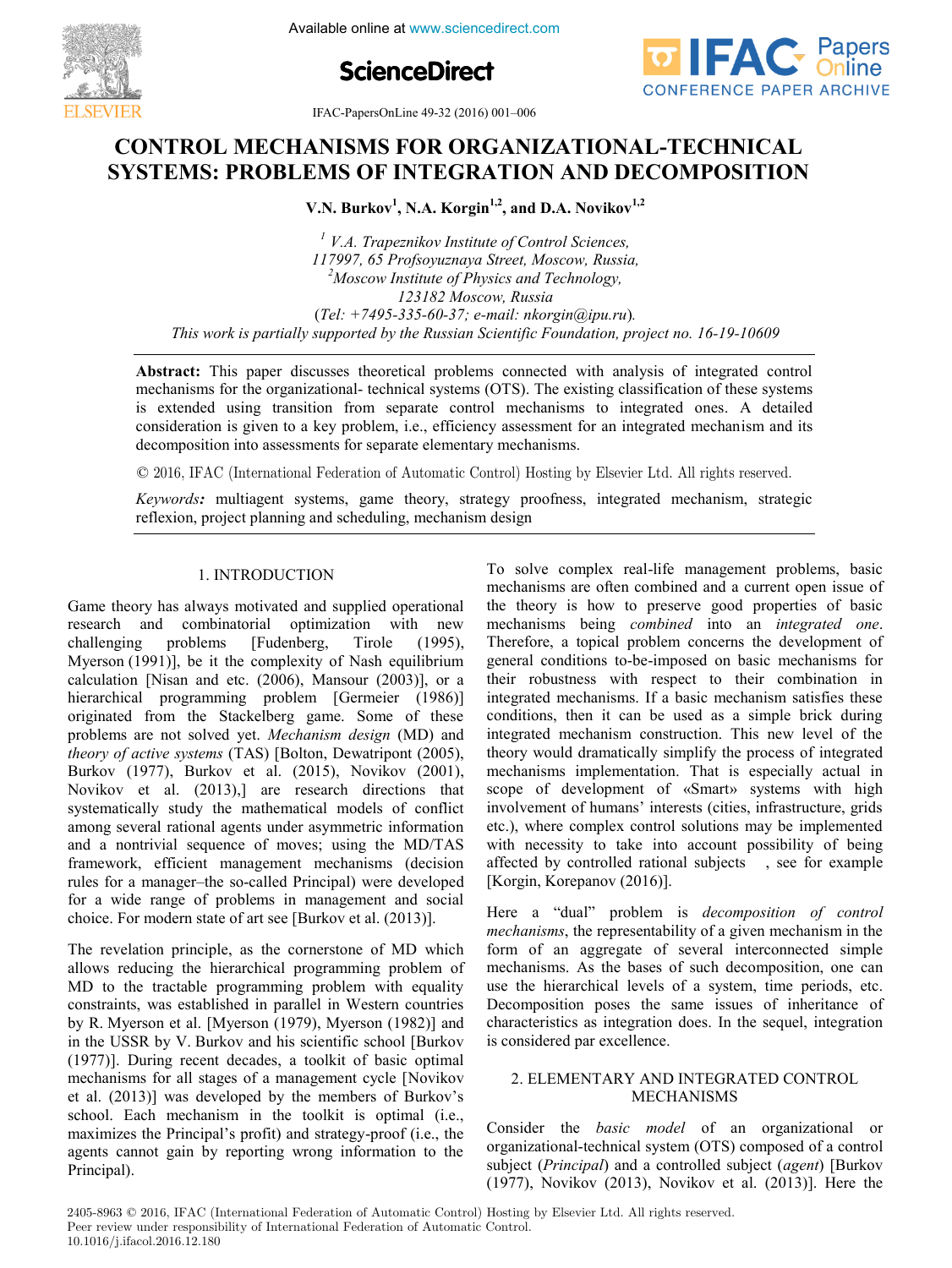input is a *control action*, while the output is an *action* of the controlled subject (also termed the *state* of the controlled system). Feedback provides Principal with information on the state of the controlled system. In this case, *control mechanism* coincides with control action (in the general case, a control mechanism is a mapping of the agent's action set into the Principal's action set, see below and [Novikov (2013)]).

Let the agent's state be characterized by his *action*  $y \in A$ chosen from a set *A* of admissible actions. Suppose that the control  $u \in U$  belongs to a set *U* of admissible controls. Consider an efficiency criterion  $\Phi(u, y)$ :  $A \times U \rightarrow R^1$ describing operation of the whole system; it depends on the system variables, namely, the control and the system state.

Suppose that the response of the controlled subject to an applied control is known. The elementary response is defined by a given function of control, i.e.,  $y = G(u)$ , where  $G(y)$ specifies a model of an active controlled subject (or a controlled object in case of a passive technical object) describing the response to the control action *y*. Substitution of  $G(\cdot)$  into the efficiency criterion yields the functional  $K(u) = \Phi(u, G(u))$  incorporating only the control *u* as its argument. This functional is said to be *control efficiency*.

Then the *control problem* is to find an *optimal control*, i.e., a admissible control  $u \in U$  ensuring the maximal efficiency:  $K(u) \rightarrow \max_{u \in U}$ . And the maximal efficiency is calculated as  $K^* = \max_{u \in U} \Phi(u, G(u)).$ 

Note that this statement is elementary. In the general case, a control mechanism includes the stages of information revelation (inducing the problems of *strategy-proofness* when the agents gain by truth-telling), planning (inducing the problems of *incentive compatibility* when the agents gain by plans fulfillment) and implementation [Burkov (1977), Burkov et al. (2015), Novikov et al. (2013)].

*An elementary mechanism* is a mechanism containing no other mechanisms, i.e., admits no decomposition under a given level of detail. *An integrated mechanism* is a mechanism containing one or several elementary or other integrated mechanisms. Accordingly, *integration* is construction of an integrated mechanism, whereas *decomposition* is extraction of simpler mechanisms (components) for a given integrated mechanism. In the context of integration/decomposition, key issues include the *completeness* of a set of elementary mechanisms (is it possible to construct any integrated mechanism from some set using a given aggregate of elementary mechanisms?) and their *minimality* (what is the minimum complete set of elementary mechanisms?).

The elementary (*basic*) model of an OS consists of a single controlled subject (*agent*) and a single control subject (*Principal*), both making decisions one-time under complete information.

*Extensions of the basic model* are the following, see [Novikov (2013)]]:

1. *dynamic OS* (repeated decision-making by the participants; an extension with respect to the sequence of moves);

2. *multiagent OS* (simultaneous decision-making by several agents; an extension with respect to staff control);

3. *multilevel OS* (three or even more levels of hierarchy; an extension with respect to structure control);

4. *OS with distributed control* (the same agents controlled by several Principals; an extension with respect to structure control);

5. *OS with uncertainty* (the participants having incomplete or imperfect information on essential parameters; an extension with respect to information control);

6. *OS with joint activity constraints* (global constraints imposed on the joint choice of agents' actions; an extension with respect to institutional control):

7. *OS with information revelation* (reporting private information to other agents and/or Principal; an extension with respect to informational control).

Therefore, if the basic model uses a certain elementary mechanism, then transition to one of the first four extensions of the basic model (each treated as a set of interconnected basic models) induces *the integration problem* of elementary mechanisms in the following statement: construct a new integrated mechanism representable as an aggregate of interconnected elementary mechanisms.

Another reasonable extension of the model is consideration of an integrated mechanism decomposed into a set of elementary ones, i.e., *OS with an integrated mechanism*. However, in contrast to the above-mentioned extensions, such an extension appears inapplicable to the basic model of an OS; it should be considered with one of the first four extensions of the basic model (each treated as an aggregate of interconnected basic models). The next classification seems rational in the context of increasing the number of agents and the number of mechanisms for results systematization in theory of control in organizational systems.

OS consisting of a single Principal and a single agent:

*1.1. dynamic OS with a single agent and an integrated mechanism*: principal implements complex interaction with a single agent, which can be considered as a dynamic OS where the former and latter interact within different control mechanisms at different steps.

OS consisting of a single Principal and several agents:

*2.1. multiagent OS with an integrated mechanism decomposable with respect to agents*: Principal interacts within each elementary mechanism or a "subcomplex" of control mechanisms forming a complex with a single agent (or nonintersecting subsets of agents); and so, the OS includes a "chain" of smaller subsystems.

*2.2. multiagent OS with an integrated mechanism decomposed with respect to mechanisms*: Principal implements the same complex interaction with each agent. The classical "fan" structure of the OS is preserved.

*2.3. multiagent OS with an integrated mechanism.* Here we have a complex structure of intersections for the subsets of agents for each elementary mechanism.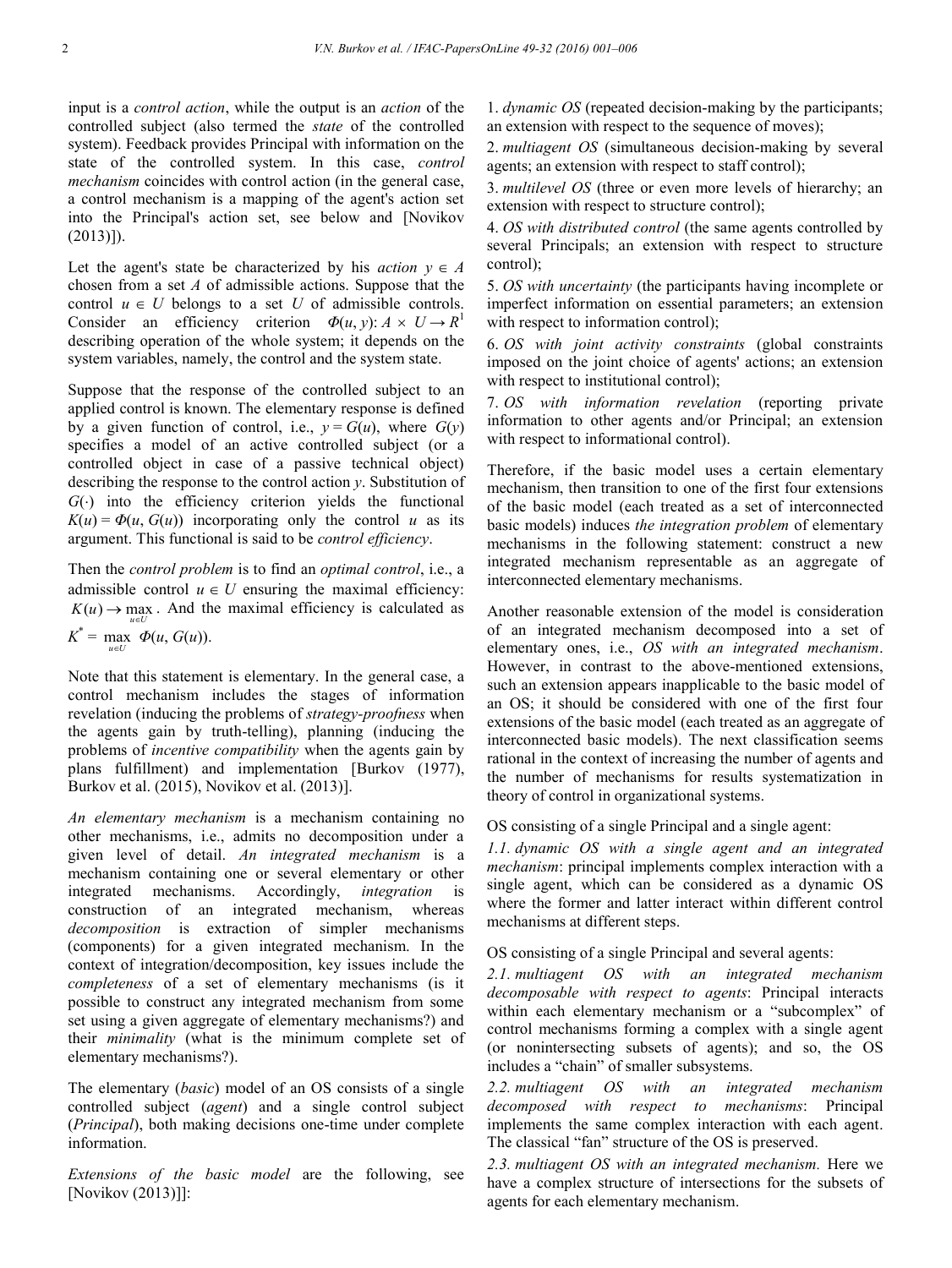OS consisting of a single Principal and several agents, more than two levels of hierarchy:

*3.1. multilevel OS with an integrated mechanism.*  Consideration of elementary mechanisms entering an integrated mechanism involves "delegation" of authority: within some elementary mechanisms, separate agents act as<br>intermediate-level Principals being assigned their intermediate-level Principals being assigned their subordinates from a subset of agents. Moreover, different situations described in the current classification are possible at different levels of hierarchy.

OS consisting of several Principals and a single agent:

*4.1. OS with distributed control and an integrated mechanism decomposable with respect to Principal.* A single Principal or a nonintersecting subset of Principals interacts with the agent within each elementary mechanism.

*4.2. OS with distributed control and an integrated mechanism decomposable with respect to mechanisms.* All Principals implement the same complex interaction with the agent. The classical "fan" structure of the OS is preserved.

*4.3. OS with distributed control and an integrated mechanism.* Here we have a complex structure of intersections for the subsets of Principals for each elementary mechanism.

For the multiagent OS with simultaneous decision-making of the agents, it makes sense to consider *parallel integration*. In the case of dynamic OS, multilevel OS or OS with distributed control, *series integration* arises naturally, where the "sequence" of elementary mechanisms is defined by time/causality and the decision-making procedures of the participants. Some formal models of parallel and series integration are considered below. In the general case, *networked integration* can be also studied when a network describes the causal sequence of mechanisms "interaction" and time steps match the network *front*. Under the hypothesis that a single Principal and a single agent do not interact within several mechanisms simultaneously, note that Extensions 1.1, 2.2 and 3.2 admit only series integration, whereas Extensions 2.1 and 3.1 only parallel integration. Networked integration is possible in Extensions 2.1., 2.3., 3.1 and 3.3.

In addition, an important attribute of classification is the interconnection of elementary mechanisms entering an integrated mechanism. By analogy with the classification of the incentive problem (a basic control problem) given in [Burkov et al. (2015)], introduce the notions of strongly and weakly related elementary mechanisms, as well as the notion of unrelated elementary mechanisms:

Two control mechanisms are said to be *weakly related* if the decision made within one mechanism affects only the constraints imposed on the actions of agents within the other mechanism, and conversely. For instance, the decision within the resource allotment mechanism [Novikov et al. (2013)] affects only the reward of a separate agent available to the Principal while solving the incentive problem [Novikov et al. (2013)].

Two mechanisms are said to be *strongly related* if the decision made within one mechanism affects directly the parameters and efficiency criterion of the other mechanism. For instance, the decision within the active expertise mechanism [Novikov et al. (2013)] of project assessment affects the weight of a given project during resource allocation among several projects using the priority-based resource allotment mechanism [Novikov et al. (2013)].

Accordingly, *unrelated* mechanisms are the mechanisms whose decision-making processes do not affect each other.

For integrated mechanisms, the main problem is efficiency assessment (particularly, against the efficiency of corresponding elementary mechanisms) and choice of integration methods for designing a most efficient integrated mechanism.

Also, the following general problems are open for integrated mechanisms:

1) admissibility (satisfaction of a given system of constraints);

2) consistency (sufficiency of information, "adjacenty" of sequential inputs and outputs, acyclicity of decision-making procedures);

3) completeness and minimality (see above);

4) operationability and applicability (integrated mechanism synthesis, ideally, analytical synthesis);

5) inheritance (stability) of properties of elementary mechanisms (such as efficiency, strategy-proofness, incentive compatibility, etc.) against integration and decomposition.

The forthcoming section deals with the problems of parallel and series integration.

## 3. PARALLEL INTEGRATION

Consider the parallel integration problem arising in integrated mechanism design from two elementary mechanisms using transition from two basic OS structures with the same Principal to the two-agent structure. The efficiencies of the first and second elementary mechanisms are

(1) 
$$
K_1^* = \max_{u_1 \in U_1} \Phi_1(u_1, G_1(u_1))
$$
 and  $K_2^* = \max_{u_2 \in U_2} \Phi_2(u_2, G_2(u_2))$ .

Denote  $(y_1, y_2) = \hat{G}(u_1, u_2)$ ; then the efficiency of the integrated mechanism is defined by analogy, i.e.,

(2) 
$$
K^* = \max_{(u_1, u_2) \in U} \Phi(u_1, u_2, \hat{G}(u_1, u_2)).
$$

In the context of integration, a key question concerns the relationship of the efficiencies  $K^*$  and  $(K_1^*, K_2^*)$ . To answer this question, one should consider the relationship of the following elements:

1) the efficiency criteria  $\Phi(\cdot)$  and  $(\Phi_1(\cdot), \Phi_2(\cdot))$ . As possible situations, the criterion *Φ*( ) is monotonic, or additive, etc. with respect to the criteria  $\Phi_1(\cdot)$  and  $\Phi_2(\cdot)$ , or coincides with the latter criterion;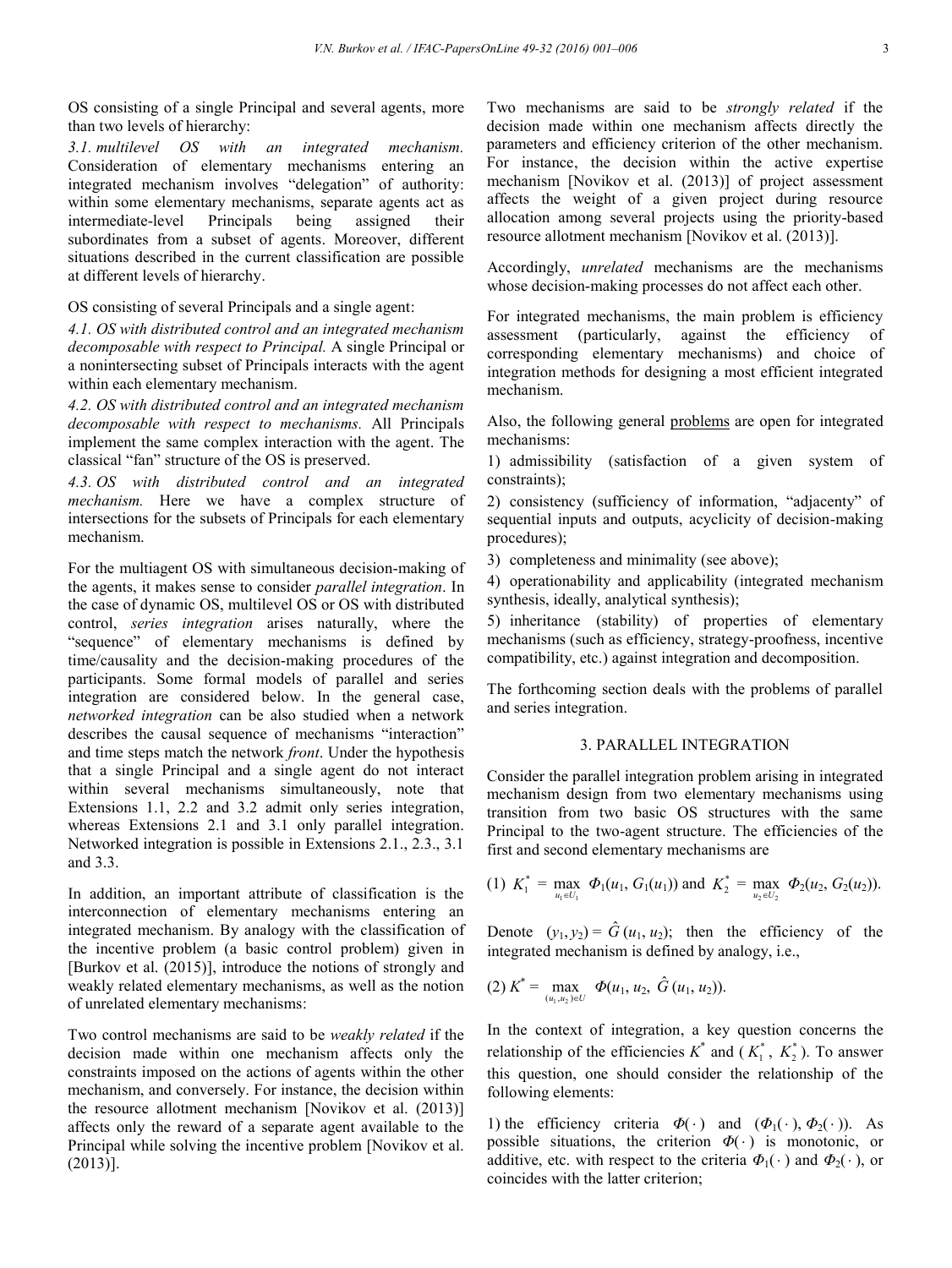2) the admissible control sets  $U$  and  $(U_1, U_2)$ . As possible situations, the control actions are independent  $(U = U_1 \times U_2)$ , or there exist resource constraints  $(0 \le u_1 \le C_1, 0 \le u_2 \le C_2)$  $\rightarrow 0 \le u \le C_1 + C_2$ , or the control actions in the integrated mechanism are unified, i.e., identical for all agents  $(u_1 \equiv u_2)$ , and so on;

3) the agents' behavioral models  $\hat{G}(\cdot)$  and  $(G_1(\cdot), G_2(\cdot))$ . As possible situations, the agents are independent  $(\hat{G}(u_1, u_2) = (G_1(u_1), G_2(u_2))$ , or dependent.

If the efficiency criterion is additive, resource constraints are imposed on the control actions and the agents are independent, then clearly

 $(3) K^* \geq K_1^* + K_2^*$ .

The quantity  $\Delta = K^*$  - ( $K_1^* + K_2^*$ ) can be called *the price of integration*.

Example 1. Consider the incentive model in an OS with weakly related agents, see [Novikov (2013)]. Let  $N = \{1, 2, ..., n\}$  be the set of agents,  $y_i \ge 0$  the action of agent *i* and  $c_i(y_i)$  the costs of agent *i*, representing a monotonically increasing convex function,  $i \in N$ . If  $u_i(y_i)$ specifies an incentive scheme applied by the Principal, then the agent's goal function has the form  $f_i(u_i, y_i) = u_i(y_i) - c_i(y_i)$ and the agent's behavioral model is described by

$$
G_i(u_i, y_i) = \arg \max_{y_i \ge 0} f_i(u_i, y_i).
$$

Assume that the individual rewards of the agents have given upper bounds  $\{C_i\}_{i \in N}$ , i.e.,  $\forall y_i \geq 0$ :  $u_i(y_i) \leq C_i$ ,  $i \in N$ . The optimal incentive scheme of agent *i* is defined by [Novikov (2013)]

$$
(4) \ u_i(x_i, y_i) = \begin{cases} c_i(x_i), \ y_i \ge x_i \\ 0, \ y_i < x_i \end{cases},
$$

where  $x_i \in [0; c_i^{-1}(C_i)]$  denotes the plan of agent *i* and  $G_i(u_i(x_i, y_i)) = x_i, i \in N.$ 

The Principal earns an income from the activity of agent *i*, representing a monotonically increasing linear or concave function  $H_i(y_i)$ . In other words, the Principal's goal function has the form  $\Phi_i(u_i(x_i, y_i), y_i) = H_i(y_i) - u_i(x_i, y_i)$ . Substituting  $G_i(u_i(x_i, y_i)) = x_i$  into this formula yields  $G_i(u_i(x_i, y_i)) = x_i$  into this formula  $\Phi_i(u_i(x_i, y_i), y_i) = H_i(x_i) - c_i(x_i)$ . And hence,

$$
(5) K_i^*(C_i) = \max_{x_i \in [0; c_i^{-1}(C_i)]} [H_i(x_i) - c_i(x_i)], i \in N.
$$

Now, consider an integrated mechanism where the Principal controls *n* agents by applying the incentive scheme (4) to each of them. Suppose that the *wage fund* (WF) is bounded by *R*, i.e.,

 $(6)$   $\sum_{i \in N} C_i$  $\sum_{i \in N} C_i \leq R$ 

and the Principal's goal function is additive with respect to the criteria of the one-element problems:  $\Phi(u, y) = \sum_{i \in N} [H_i(y_i) - u_i(x_i, y_i)]$  $\sum_{i \in N} [H_i(y_i) - u_i(x_i, y_i)];$  here  $y = (y_1, y_2, ..., y_n)$ means the agents action vector,  $y \in A' = \prod A_i$ , and  $i \in \Lambda$ iε  $u = (u_1, u_2, \ldots, u_n)$  is the control vector. In this case,

$$
(7) K^{*}(R) = \max_{\{x_i \in [0; c_i^{-1}(C_i)]\}, \{C_i \ge 0\}} \sum_{i \in N} H_i(x_i) - R.
$$

Obviously, (5) and (7) satisfy (3), that is,  $K^* \ge \sum_{i \in N} K_i^*(C_i)$  $\sum_{i\in N}K_i^*(C)$ holds for any  $\{\{C_i \geq 0\}_{i \in N} | \sum_{i \in N} C_i \leq R\}$ . Therefore, the price of integration is nonnegative.

If the WF forms a variable, then its optimal value  $R^*$  can be found by solving the problem  $R^* = \arg \max_{R \ge 0} K^*(R)$ . Interestingly, optimal WF calculation can be treated as the series integration problem.

Concluding this example, note that the relationships between the efficiencies are defined in a somewhat simpler fashion in case of mechanisms decomposition. For instance, consider an integrated mechanism with the efficiency (2). For parallel decomposition, it is possible to determine the efficiency criteria of the first and second partial mechanisms using that of the integrated mechanism:

$$
K_1^*(u_2) = \max_{u_1 \in U_1} \Phi(u_1, u_2, \text{Proj}_1(\hat{G}(u_1, u_2)))
$$

and

$$
K_2^*(u_1) = \max_{u_2 \in U_2} \Phi(u_1, u_2, \text{Proj}_2(\hat{G}(u_1, u_2))),
$$

e.g., assuming that  $U_1 = \text{Proj}_1(U)$ ,  $U_2 = \text{Proj}_2(U)$ . However, one should keep in mind that coordinate-wise optimization may give an inadmissible solution, both in the state and control action (if  $\hat{G}(u_1, u_2) \neq (G_1(u_1), G_2(u_2))$  and/or  $U \neq \text{Proj}_1(U) \times \text{Proj}_2(U)$ .

In addition, an efficient parallel decomposition tool involves the *theorems on agents' game decomposition* in multielement systems [Novikov (2013)]. Really, imagine that an optimal control mechanism is constructed where each agent possesses a dominant strategy. Then it is possible to believe that agents have independent decision-making, analyzing control mechanisms for each of them.

## 4. SERIES INTEGRATION

Consider the series integration problem arising in integrated mechanism design from two elementary mechanisms. For series integration, the efficiency of the first mechanism is defined by (5), i.e.,  $K_1^* = \max_{u_1 \in U_1} \Phi_1(u_1, G_1(u_1))$ , while the efficiency of the second mechanism, as well as the admissible control set and the behavioral model of agent 2 generally depend on the control action used in the first mechanism. In other words, the efficiency of the second mechanism is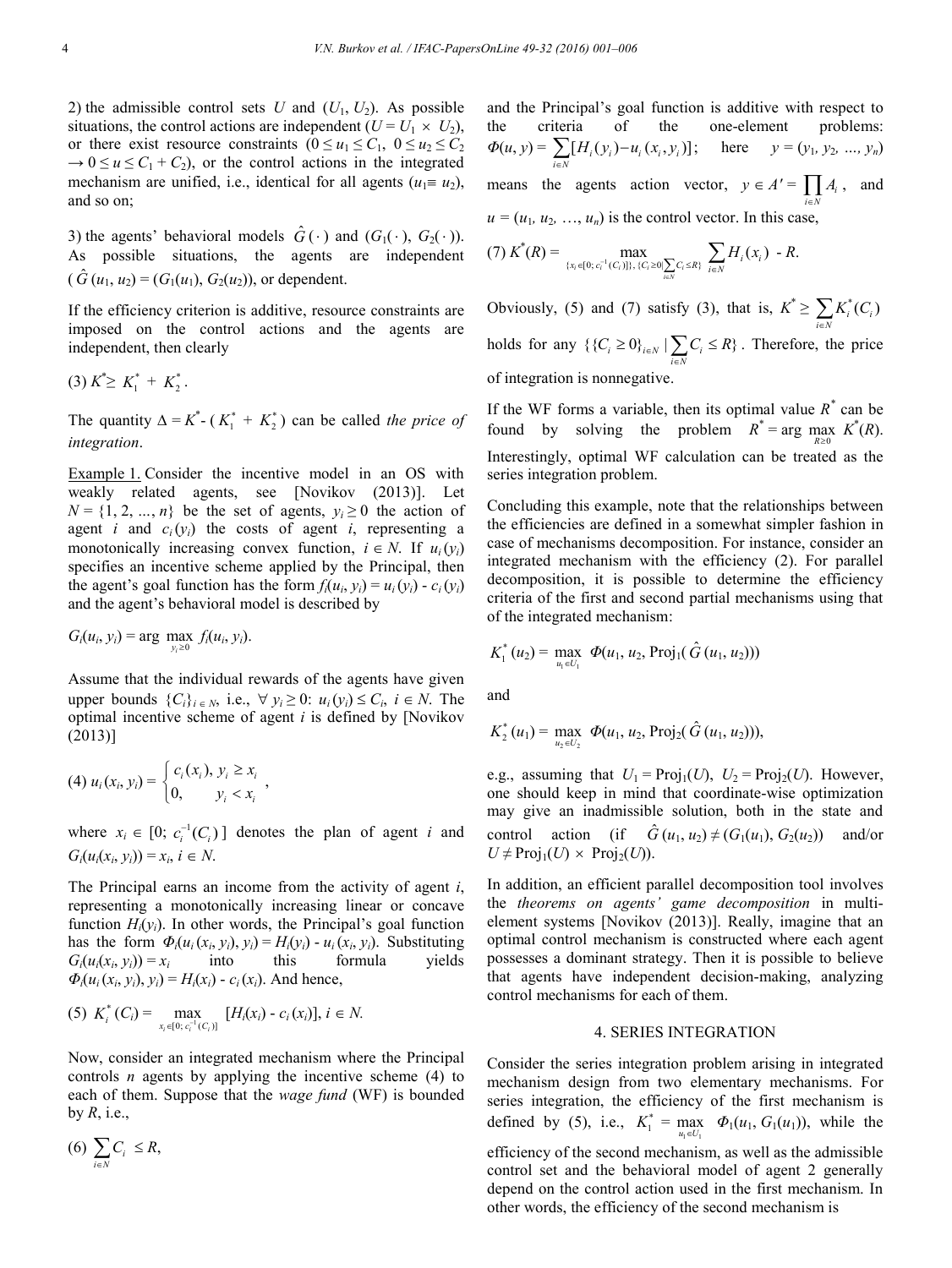(8) 
$$
K_2^*(u_1) = \max_{u_2 \in U_2(u_1)} \Phi_2(u_2, G_2(u_1, u_2)).
$$

Define the efficiency of the integrated mechanism in the form

$$
(9) K^* = \max_{(u_1, u_2) \in U} \Phi(u_1, u_2, \hat{G}_1(u_1), \hat{G}_2(u_1, u_2)).
$$

Just like for parallel integration, the relationship between the efficiencies  $K^*$  and  $(K_1^*, K_2^*(u_1))$  depends on the relationship of the corresponding efficiency criteria, admissible control sets and behavioral models of the agents, see above. Concerning efficiency analysis, both for series decomposition and series integration, a natural approach is consider the *terminal* value of the efficiency that corresponds to the last step ("time moment"), as illustrated by the expressions (8) and (9). In the context of "economic" applications, the efficiency criterion of an elementary control mechanism associated with some step of the sequence can be the "value added" at this step (in terms of the terminal criterion).

In the case of additive efficiency criteria that corresponds to transition from the static model of an OS to its dynamic counterpart, the expression (9) acquires the form

$$
(10) K^* = \max_{u_1 \in U_1} \max_{u_2 \in U_2(u_1)} {\{\Phi_1(u_1, G_1(u_1)) + \Phi_2(u_2, G_2(u_1, u_2))\}}.
$$

This yields the following analog of Bellman's optimality principle:

$$
(11) K^* = K_1^* + \max_{u_1 \in U_1} K_2^*(u_1).
$$

Obviously,  $\forall u_1 \in U_1 : K^* \geq K_1^* + K_2^*(u_1).$ 

## 5. STRATEGY-PROOFNESS OF INTEGRATED MECHANISMS

In sections 3 and 4, the relationship between the efficiencies of elementary and resulting integrated mechanisms has been considered. Similar questions can be formulated regarding strategy-proofness, namely,

1) is an integrated mechanism constructed from a set of elementary strategy-proof mechanisms strategy-proof?

2) assume that, for elementary control problems, an efficient solution belongs to the class of strategy-proof mechanisms. If a complex control problem consists of such elementary problems, does its solution belong to the class of mechanisms "assembled" from the strategy-proof integrated mechanisms?

A clue to these questions is how far a complex control problem can be decomposed in terms of the following aspects. First, how deep are the relations between the elementary mechanisms within an integrated mechanism. Second, how strong are the mutual interests of the agents within elementary mechanisms, and how this is formalized in terms of the goal functions of the agents. The whole essence is that strategy-proofness of an integrated mechanism can be considered as strategy-proofness in a planning problem in a multidimensional space: for each mechanism, planning runs in an appropriate parameter subspace. As shown for this class of problems (e.g., see [Bondarik, Korgin (2013), Korgin, (2014)]), strategy-proof mechanisms exist if the interests of the agents are formalized by multidimensional single-peaked preference functions where the best value for any planned parameter [Barberá (2011)] is independent of the values of the other planned parameters. And strategy-proof mechanisms must not be strongly related. An efficient solution belongs to the class of strategy-proof mechanisms only in the situations where each agent is interested in at most one planned parameter [Korgin (2014), Moulin (2015)].

Therefore, a positive answer to the first question is expected for the weakly related elementary mechanisms forming an integrated mechanism, or for the integrated mechanisms decomposable with respect to agents (extension 2.1). And a positive answer to the second question is expected for the integrated mechanisms decomposable with respect to agents.

And finally, for control mechanisms, the issue of strategyproofness is complementary to that of equivalence [Burkov et al. (2015)]. This issue admits the following statement in the case of integrated control mechanisms. Consider a two-level OTS with some planning mechanism; does there exist a three-level OTS with the same staff of the agents and an integrated planning mechanism in this system such that the equilibrium messages and the assigned plans in these OTS coincide? This problem is called *the ideal aggregation problem of planning mechanisms*, see [Novikov (2016b)].

#### **CONCLUSION**

There exist no general methods to design analytically an optimal complex of control mechanisms for organizational systems, making it necessary to systematize and separate corresponding special cases. Their possible classification has been given above.

A global challenge is to establish most general conditions for the control mechanisms stable against integration. Such conditions can be compared with the decomposition conditions in optimization for reducing solution of a complex problem to a set of simpler problems (these approaches were developed for a long time in optimization [Pervozvanskii, Gaitsgori (1979), Tsurkov (1981), Lasdon (1970), Nesterov (2014)], coordination of hierarchical decisions [Burkov 1977, Germeier (1986)], hierarchical modeling [Mesarovic, Mako, Takahara (1970), Novikov (2016b)], etc.; nowadays, most intensive investigations are in the field of distributed optimization [Boyd et al. (2011), Ren, Yongcan(2011)], see surveys in [Novikov (2016a, 2016b)]).

Indeed, revelation of the constraints induced by integration is akin to decomposition of the solution of an optimization problem (for paralleling) and to ideal aggregation; however, here the united "components" (control mechanisms) are essentially heterogeneous, while separate mechanisms are connected via a common optimality criterion and, moreover, via "technological" relations involving common variables fixed by one mechanism and adopted by the other mechanism, shared resource constraints, and so on.